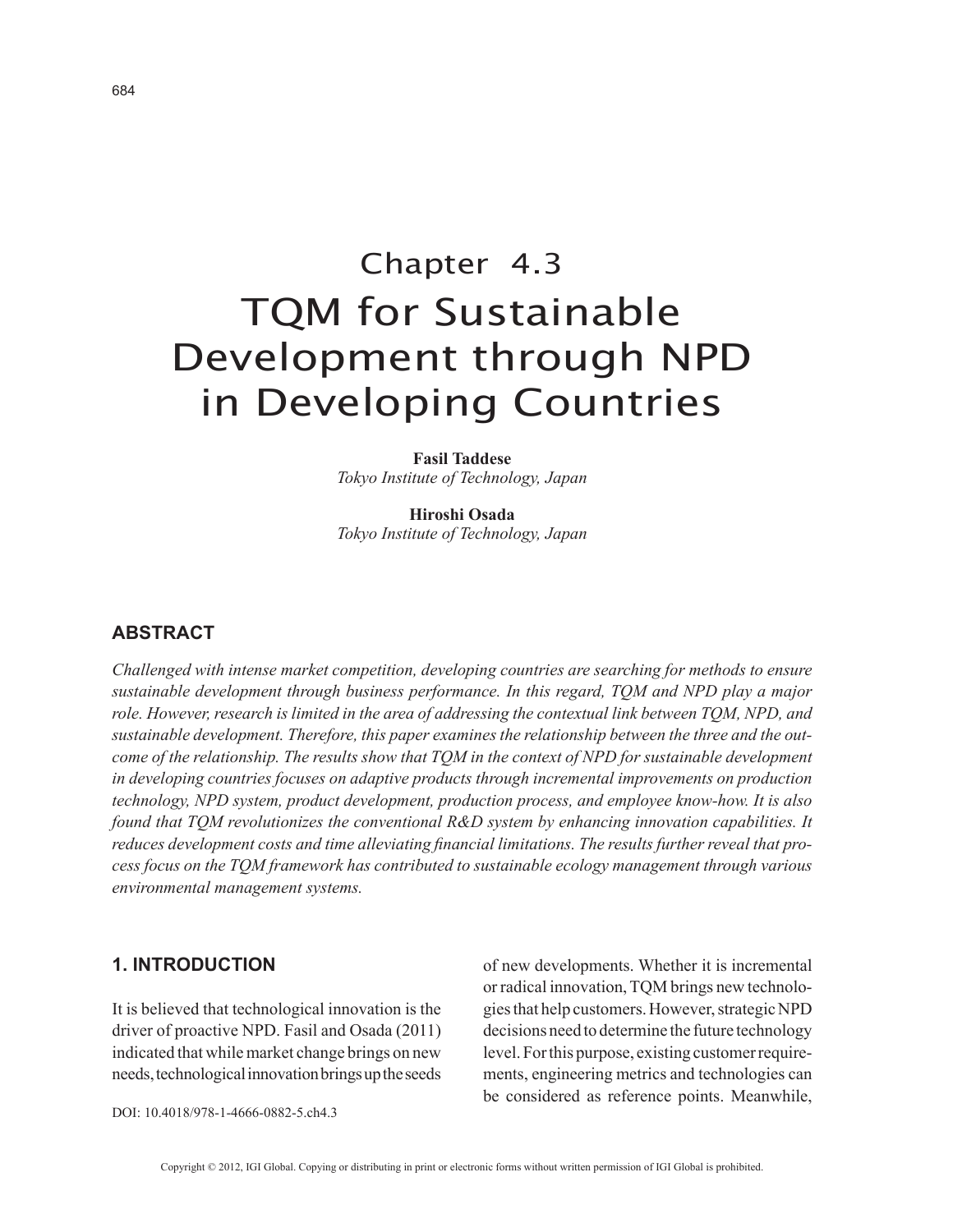market research and technology seeding can be used to forecast future technology requirements. In this regard TQM is used for the purpose of technology scanning and environmental analysis with regards to current technology shortcomings. This helps to identify new technology metrics for future market. Hence, this helps the companies to have a view of the future product image with regards to the technology forecast. This requires having two dimensional approaches vis-à-vis: technology dimension and market dimension. The consideration is a bi-dimensional consisting of current technology level vs. current market and customer requirements, technology seeding vs. business innovation, and future technology level vs. future market and customer requirements. However, the authors have stated that in developing countries, the capacity and capabilities limits the process of inverse technology learning and management. This factor is very useful tool to achieve the transformation and development. This pushes technological innovation to create values for the customers through quality products, sustaining performance, and innovation.

## **2. LITERATURE REVIEW**

NPD has been the source of prosperity and sustainable development for several decades. Companies through various ways have stimulated NPD in their organization to benefit from its contributions to growth. Similarly, TQM was used to enhance management capabilities and efficient utilization of resources for decades in the face of sustainable growth. Both NPD and TQM were subjected to different innovative way of handling issues in their contexts, thus contributing to the sustainable development of organizations. This section is therefore dedicated to explore some of the concepts utilized by organization in the areas of NPD, TQM, and innovation for sustainable development.

#### **Concepts of TQM in NPD**

In the last two decades speedy NPD has been one of the most significant factors that have affected manufacturing companies (Sun, Zhao, & Yau, 2009). One such critical factor in the speed is to shorten the NPD cycle time that help companies to meet markets at the earliest possible time. Costa and Henrique (2007) has suggested that business process management can be used as one way to improve the NPD process. This is to help companies facilitate their project implementation program concerning NPD. According to Lockamy and Khurana (1995) it is stated that TQM can be applied in NPD through cross-functional teams to facilitate the effectiveness of quality function deployment (QFD). Meanwhile, Ehigie and McAndrew (2005) indicate that the need to outlive, surpass, and outsmart competitors, the rapidly changing business environment has driven both employees and companies to continuously search for new ideas, new processes, new products and services, and new strategies. Hence, most successful companies have fostered innovation in order to adapt, survive and grow in such challenging environment, which is the key element of many modern management initiatives and practices. Ozer (2006) has discussed a lot of factors concerning NPD but neither conclusion is made nor is the issue discussed in the context of TQM. However, Bonner (2005) and Wagner and Hoegl (2006) have addressed the importance of suppliers and customers in NPD which these two components are integral part of TQM. In another context, Fasil and Osada (2009, 2010) have stressed that TQM, as a profound management system, ensures sustainable growth in developing countries through effective and efficient process technology innovation. In this view, one of the specific targets for such business success is assumed to be NPD. In this regard, TQM is utilized in synergizing development of strategic dimension and company business excellence